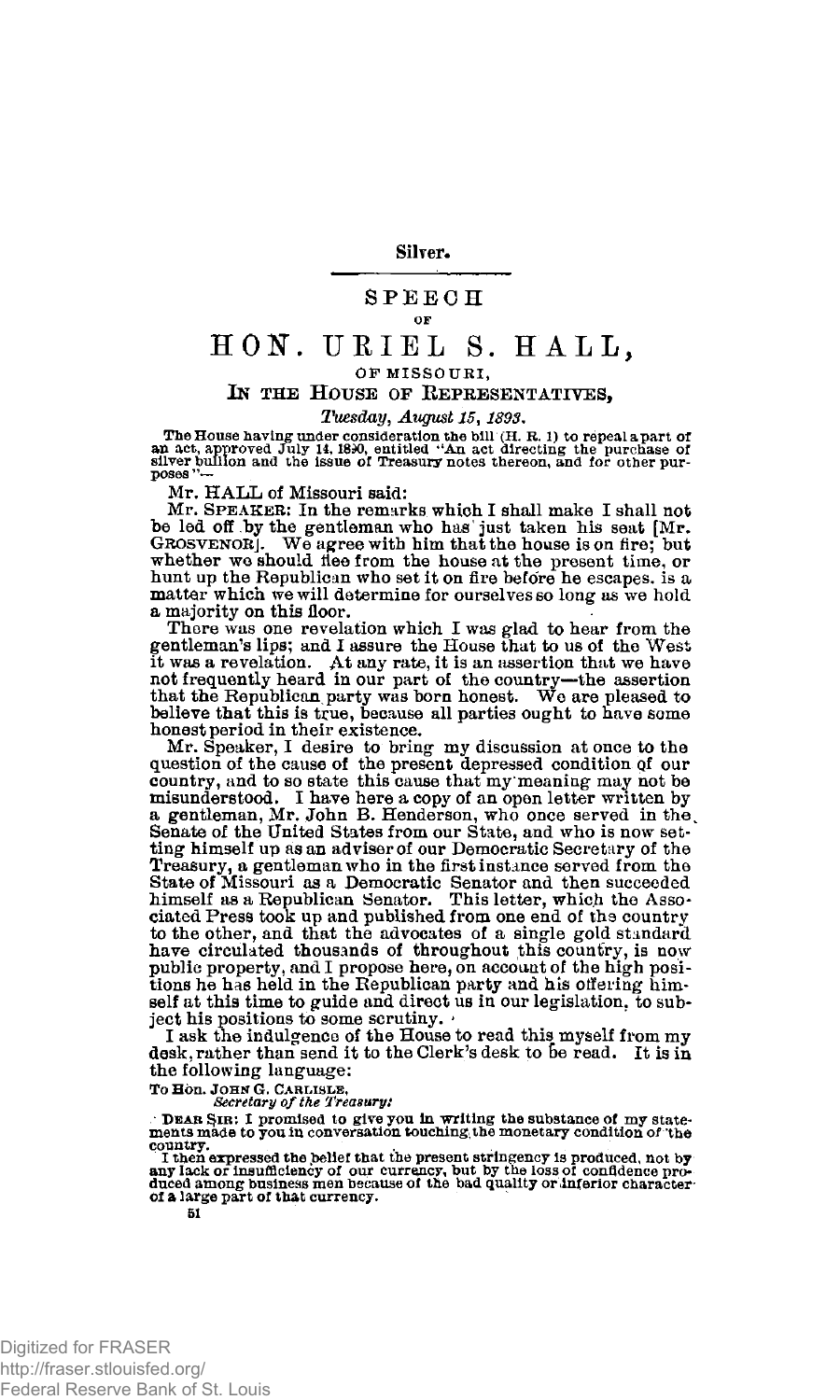1. There is no error of more common prevalence than that the abundance of monoy issues necessarily adds to the commercial or business energy of a pooline. Of monoy issues necessarily adds to the smaller exchanges are abso

I desire now, Mr. Speaker, to bring up for consideration the real causes which have led to our present condition. I lay down as a major premise in a syllogism, that I shall try to make, this<br>statement: The volume of the circulating medium in any government fixes the price of its commodities. I did not say value, but<br>ment fixes the price of its c with the labor cost of production.

My first authority on that subject is from John Stuart Mill, book 3, chapter 5, section 4, and I will state that in the edition I

hold in my hand it is found on page 299:<br>That an increase of the quantity of money raises prices, and a diminution<br>lowers them, is the most elementary proposition in the theory of currency,<br>and without it we should have no

Also, Walker in The Science of Wealth, pages 132 and 133,:

A general rise of prices follows the introduction of a credit currency, because it is always issued in excess of the natural volume of money; and concessed in sequently, as prices must, in the average, conform to the quan

The same statement in substance is made by four other writers, which I have on my desk, among the number Adam Smith, in his " Wealth of Nations." But I need hardly quote authorities on so plain a proposition, and bnly do so because I make this proposition the basis of an argument. I desire it to be remembered, therefore, that the major premise

in the argument I shall make is, " The volume of the circulating mediumlixes the price of all the property of a country," supply and demand remaining fixed. I do not say, Mr. Speaker, fixes the value. Value is one thing, price is another. Any man, as Prof. Taussig of Harvard expresses it, must be the merest tyro in political economy who does not keep before his mind a clear distinction bstween price and value.

Next, I assert that the circulating medium of our Government consists of credit and money alike—credit performing the same functions in fixing prices as money itself does. This to me seems to be a cardinal proposition, and one that must be thoroughly established ere we can go far towards understanding the question at issue—the cause of the present financial crisis. I read from John Stuart Mill, page 327, in this edition:

**But a more intricate portion or the theory of credit is its influence on prices; the chief cause** *at* **most of the mercantile phenomena which perplex 51**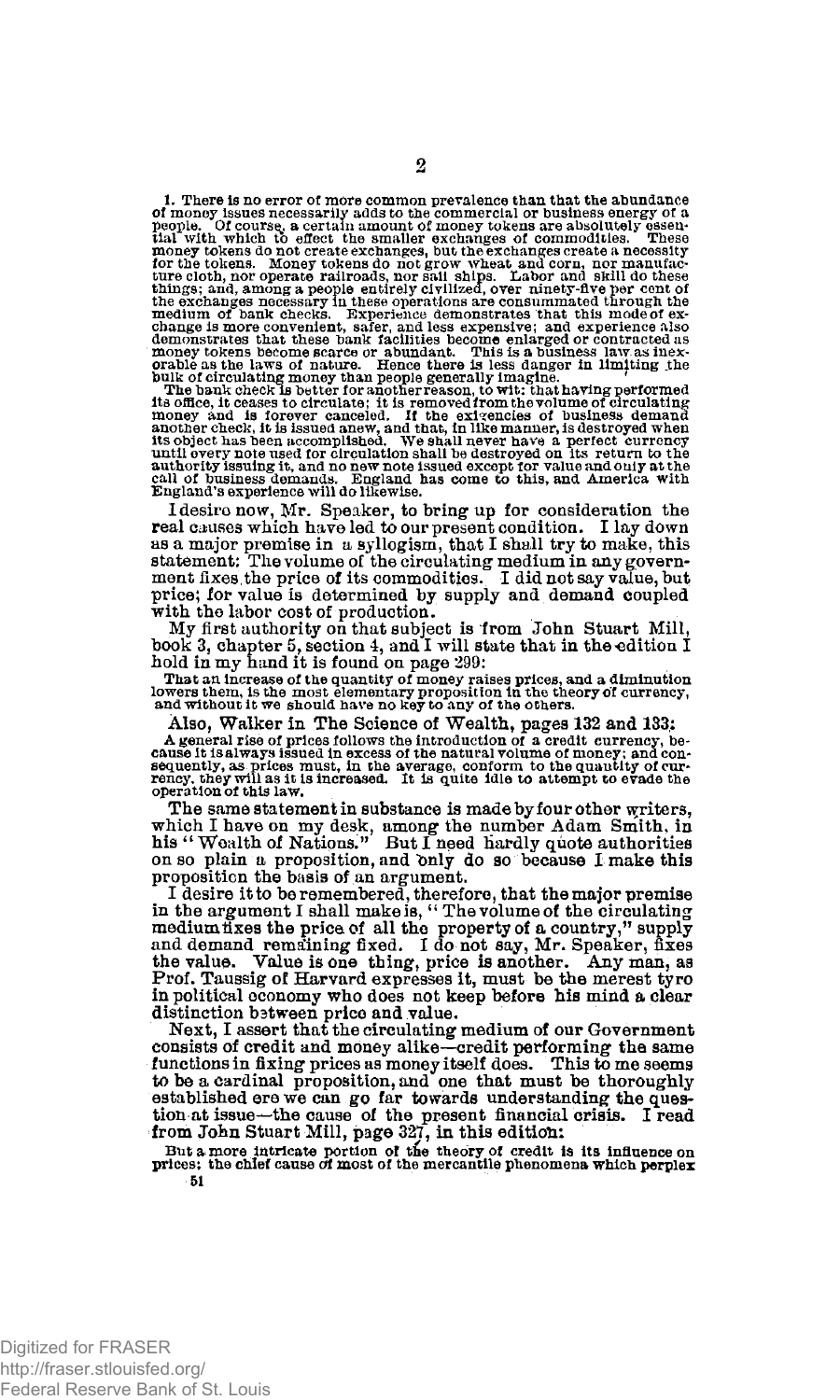observers. In a state'of commerce in which much credit is habitually given, general prices at any moment depend much more upon the state of credit than upon the quantity of money. For credit, though it is not productive po

The same authority on page 336 uses this language:

**Money acts upon prices in no other way than by being tendered in exchange for commodities. The demand which Influences the prices of commodities consists of the money offered for them.** 

Again, on page 337, he uses the same language, and continues in these words:

Suppose that, in the expectation that some commodity will rise in price, he determines not only to invest in it all his ready money, but to take up on credit, from the producers or importers, as much of it as their opinio

The same author, on page 340, continues:

Credit, in short, has exactly the same purchasing power with money;<br>and as money tells upon prices, not simply in proportion to its amount,<br>but to its amount multiplied by the number of times it changes hands, so also<br>toes

I could read from this same authority a dozen or more different assertions on the same subject, but I will content myself with reading from Perry on Political Economy, the Professor at Williams College, in which I find this language, pp. 357, 358, and 359:

**The cause of commercial crises is, in general, an undue expansion of** 

credit. Now, money acts upon prices only by being offered in exchange for commodities; but we have seen that commodities may be purchased by credit modities, it has the same influence upon prices as when money is offered a

Now, Mr. Speaker, I do no violence to the principles of political economy or to any of the lexicographers of this country or Eng-land if I lay down this definition of circulating medium, that circulating medium is anything offered in purchase of property, real, personal, or mixed, and that it consists both of the credit and the money by which all goods are purchased. I ask the members of this House to retain this thought clearly in their minds, as very important consequences flow from this proposition, if I am correct in my reasoning.

I will now reiterate: First, the volume of the circulating medium of a country fixes the price (supply and demand being the same); second, any contraction in the volume of the circulating medium contracts prices, and any expansion of the volume of the circulating medium expands prices.

Bearing that in mind, I ask you to tell us to-day the cause of the present financial crisis in the United States. There is but one solution of it, and that is that there has been a violent and tremendous contraction of the volume of the circulating medium. I did not say a contraction of the currency, but I said a contrac-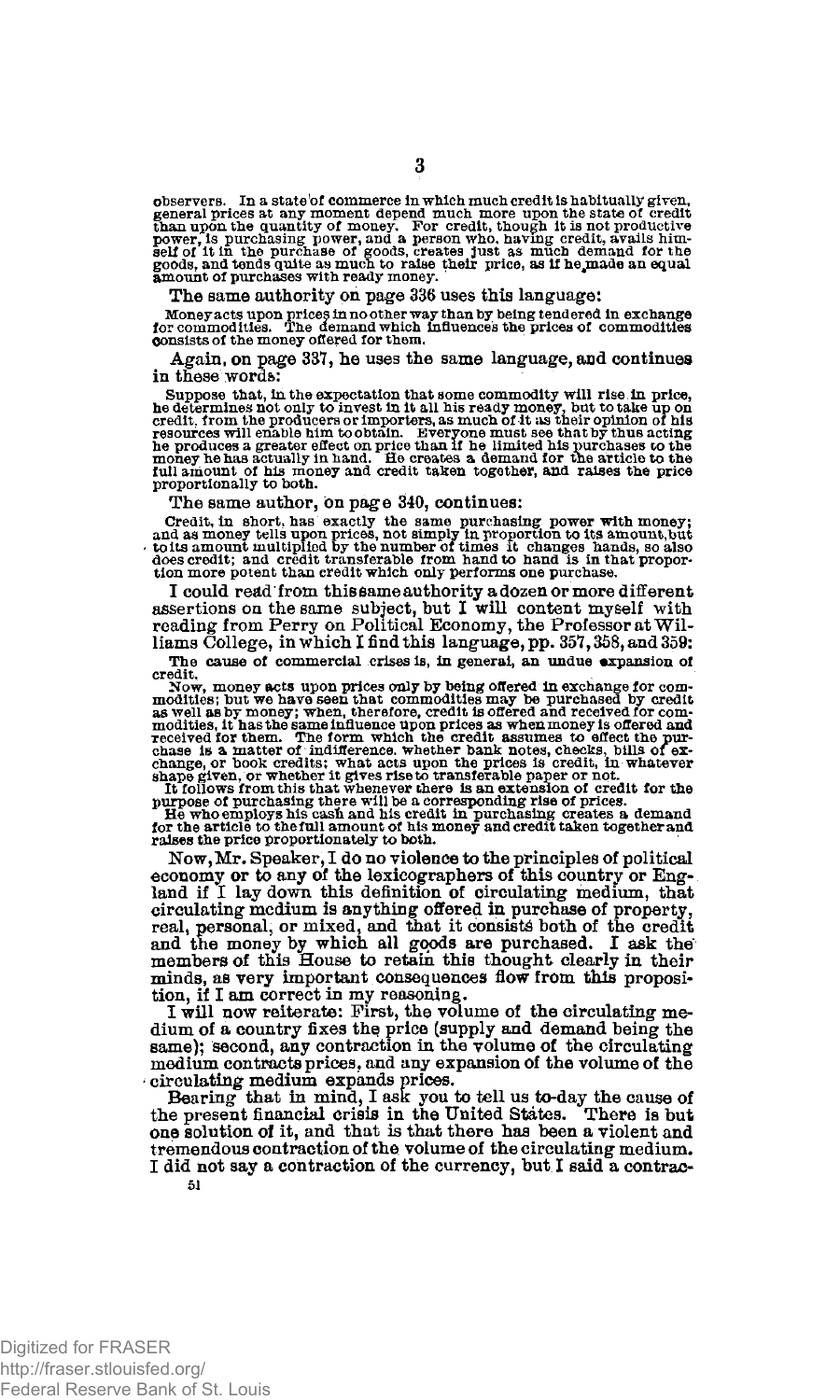tion of the circulating medium that fixes prices; that being composed of both money and credit.

The next and a most impor tant question arises, What is the ratio between the money and the credit in our circulating medium? John Stewart Mill and our national Comptroller of the Currency say 19 to 1; that is, of every \$20 of business done  $$19$ of it is credit and \$1 is cash, or as Mr. John B. Henderson puts it, 95 per cent of the business of this country, or nineteentwentieths of it, is performed by credit. Bearing the foregoing statements in mind, what will result if you frighten the business world? Cause the business world? Cause the business world? Cause and what do we see? We see what? Of the one-twentieth—of the five one-hundredths? No, Mr. Speaker, we see-the contraction of the credit, the nineteentwentieths or the ninety-five one-hundredths of our entire cir-culating medium. What do we mean when we say that there is no credit in this country at the present time? What do we mean when we say you can not borrow money even on the best of security? We mean, Mr. Speaker and members, that nineteen-twentieths of the circulating medium of our country is gone, and that tremendous, violent, and crushing contraction has been, operating under that inflexible law that I proved heretofore, "Any contraction in the volume of the circulating medium contracts prices," and this terrible contraction has operated upon every dollar's worth of property of all kinds in the United States and brought the price of it down with a crash. How much money is in circulation at this time in the United States? I will change my wording: How much circulating medium that fixes prices is in circulation in the United States to-day? Bankers in Washington City tell me, the metropolitan press say, the business world all tell us, there is no money in circulation and that there is no credit in circulation. What has followed from it? A violent contraction of that which makes prices, which contraction brings a reduction in the price of every dollar's worth of property in the United States.

Now, Mr. Speaker, what system of finances does the Hon. Jno.<br>B. Henderson advocate? He holds up this credit system as a blessing to our people, and asks us to imitate England in going entirely to a system of this kind of circulation and he tries to explain this financial panic by laying it upon the international balance of trade. I will touch upon the question of balance of trade later on. Let us now see some of the other instances of the terrible effect of this credit system.

In 1890, Baring Brothers, in London, dealing in Argentine securities in South America failed for something like \$340,000,000. Wheat went down 5 cents a bushel on every farm in Missouri within a week. What caused it? Was there less money in the United States after the failure of Baring Brothers, who dealt in Argentine securities, than there was before the failure? Not one dollar less. There was just as much money, but there was no<br>not as much credit. There was a twentieths of the circulating medium of our country, a contraction of the credit, which brought down the price of every dollar's worth of property in the United States.

I could give many other illustrations, but I need not take my time to do so now. I wish to say that our present financial system, based upon the fact that the circulating medium of our Government can be contracted whenever a failure occurs, not only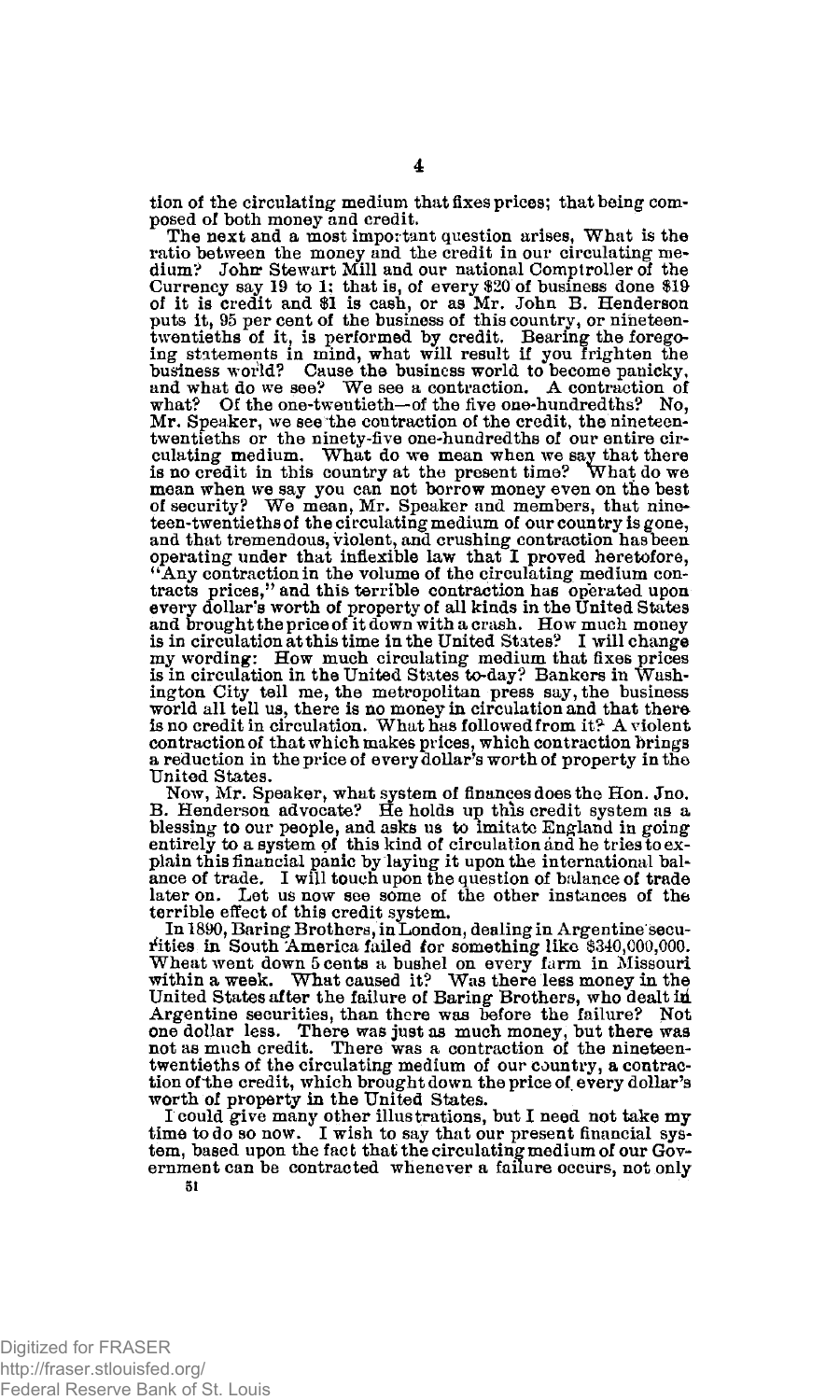in the United States, but in any commercial nation with whom we have dealings, puts us and every dollar's worth of property of the people of the United States absolutely at the mercy of men dealing in large financial transactions in the United States, or in any other nation with whom we hold large commercial relations.

Now, Mr. Speaker, in that connection I ask my brother members of Congress to bear that idea in mind for a moment, that the present financial system of our Government is a system that expands and contracts according to the reverse ratio of what it should expand and contract. When times are panicky and we need money the most, then the circulating medium contracts most violently, and you can not get money or credit anywhere. At the time when we may not need money so much, then we find that the money and credit will expand. Where, now, is the money that should go out into the great wheat belts of our country, out in the great cotton belt of our country to handle these crops? Locked up from fright. Money can not be obtained now to handle farm produce at any price, cost, or sacrifice.

Mr. Speaker, do you see any advantage that any one man has over another at such times as this?

Suppose A holds a note for \$300 upon some poor fellow, say B, which note is secured by a deed of trust upon B's home worth \$1,5C0, and that note falls due at this time of financial crisis, and A steps up and smilingly'asks B for the money; B has not it, but was relying fully upon getting his note renewed or bor-rowing from some one else and paying A off, knowing full well that his home was worth five times the debt. He can not borrow a cent of money, even on a Government bond, if he had one. What becomes of his little home? Gone! and with it the little savings of a lifetime of hard work. Who.ia enriched? The creditor by this most cruel and outrageous system that is so highly indorsed by Mr. John B. Henderson.

Do you think I have drawn a fancy sketch? No, Mr. Speaker, thousands of poor men will, in this terrible rich man's panic, see his little all swept from him, and his wife and little ones made destitute in his declining years. Yet this is the system of so much merit, in the eyes of our millionaire ex-United States Senator.

This can then be said to be the objection to the present financial system of the United States: that it is based almost absolutely on a credit system that expands the contracts in the interest of the moneyed men, who are making the price of every dollar's worth of property absolutely at the mercy of that class of people, and to subserve their wishes and greed.

What would be the remedy? The remedy would be to give us a volume of circulating medium that would not be based upon the credit of individuals or banks, one that is not capable of contraction when we need expansion, but let us have a flexible volume of currency so that when it is needed to expand it can be expanded and give us a volume of currency that will meet the changing elements of contraction and expansion.

Understand me not to be making an argument in favor of the bill that we are told will be introduced by the gentleman from Ohio [Mr. JOHNSON]. I am not making an argument in favor of that bill. It may have objections that would cause me not to vote for it, but I wish to say that the present system that we are laboring under is the cause of the present financial distress of **51**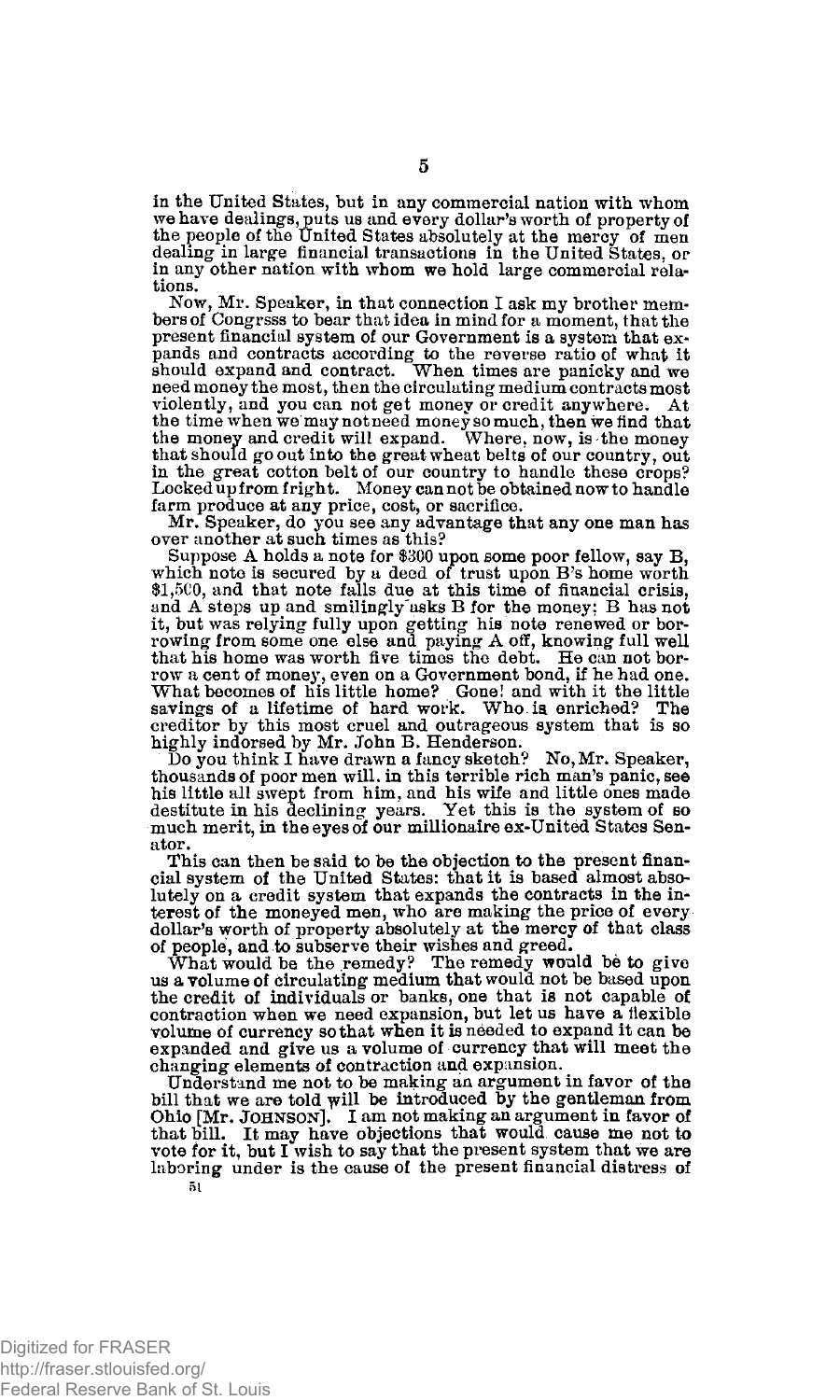the Government. It is true that any alarm now, no matter how small, may affect the condition. The country is in the midst of plenty, and this plenty should make a prosperous condition of things. We have abundant crops and everything was smiling on all sides, and yet we find a financial crisis come upon this Government caused by the desire of some probably to reduce us to a gold standard or force the issuance of new bonds. These men started a panic which has gotten entirely out of their control, and it has run over and trampled upon some of its originators. Now, Mr. Speaker, in my opinion, that is the cause of this de-pressed condition, this terrible financial panic now upon us.

I was asked to state the other day what I thought was the strongest point in favor of the free coinage of silver. I have now reached the part of my address where it is proper for me to state that argument, which comes in and dovetails with the other argument I have just made.

1 notice in Mr. John B. Henderson's letter to the Secretary of the Treasury that he summarizes the volume of the circulating medium, and gives what he says is the entire circulation from<br>1873 to 1893, to June 1. In this statement he alleges as true the<br>statements gotten up by Mr. Foster, of Ohio, when he was Secretary of the Treasury, in' which he gives the volume of money from 1860 to 1891. I desire to say, with all due deference to the gentleman who gave out this statement, that these statements are not true; and I intend to attempt to prove my assertion of their falsity.

We are told by Mr. Foster that the volume of the circulating medium in 1860 was \$13.85 and so on up to 1865, when he alleges

that the volume of money in circulation was \$20.57 per capita. Now, Mr. Speaker, I will show this House how he reaches this conclusion. It is obtained, so Mr. Foster says in his report, by giving the whole amount of money ever issued and coined by the United States, then deduct from that the volume in the Treasury of the United States, then the balance, so he says, is in circulation; and therefore, dividing this balance by the population of the United States at that time (which he puts at 34,-748,000) gives us the por capita volume of money in actual circulation.<br>T48,000) gives us the p not in the United States Treasury is in actual circulation among the people.

I desire to say in my reading of political economy I was always taught that money held in reserve is not in circulation and does not affect the price, and it does seem to me that any tyro in po-litical economy ought to know this. This is what all the au-thors on that subject say. I will take occasion to read from one or two authorities on the question and ask your indulgence while I do so.

I will read an extract from the work of John Stuart Mill, who is, I believe, a recognized authority upon this subject:

**Money held in reserve by any Institution is not In circulation, and does not aflect prices.** 

And again, on page 300:

**Whatever may be the quantity of money in the country, only that part of it will affect prices which goes into the market of commodities, and is there actually exchanged against goods.** 

The same proposition is laid down by Mr. Perry, page 358:

**Now, money acts upon prices only by being offered in exchange for com-modities.** 

**£1** 

**6**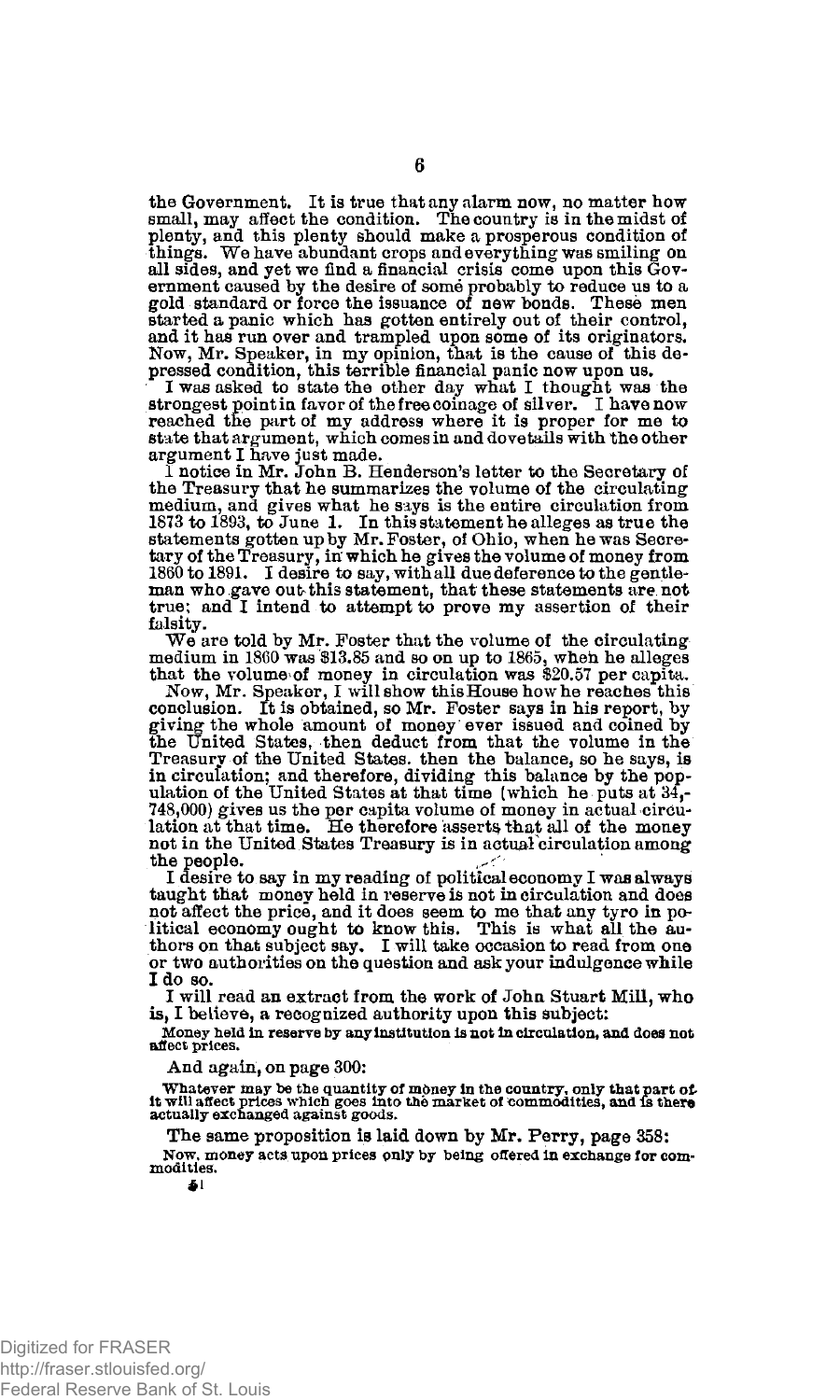Mr. Jones, in his work upon Political Economy, announces the same proposition as does Adam Smith. It is hardly necessary to state that the only way money can be in circulation is by be-

ing offered for goods. We must, therefore, if we want to honestly find out the amount of money in circulation, deduct not only the amount heid in reserve in the United States Treasury, but all the rest of the money held in reserve by all the institutions of all kinds in this country that have treasuries and hold any reserve in them, and deduct, this entire amount from the entire amount coined and issued and then deduct from the remainder the amount of lost money and money shipped and carried to foreign countries.

Every national bank in the United States is required by law to hold a reserve. Every eleemosynary institution in the United<br>States holds a reserve. Every State bank holds a reserve.<br>There is not even a Masonic or an Odd Fellows lodge, or any association or society of that kind in this country that does not hold some reserve in its treasury. Every insurance company holds a reserve, every school district, every municipality holds a reserve.

Now, as I have said, all the writers agree, and common sense teaches, that money held in reserve is not in circulation and does not affect prices. And yet, Mr. Speaker, we find Mr. Secretary Foster, in a long series of statements, and Mr. John B. Henderson following him, alleging that the way to ascertain the volume of the circulation per capita is to deduct from the entire amount of money issued the amount held in the Treasury and divide the balance by the population, and that process, they say, will give you the per capita circulation. That is not true, sir, and I defy the Secretary of the Treasury, or any of his friends on this floor,<br>to find any authority for it. No such proposition is laid down<br>by the writers on this subject, nor allowed by common experience.

I come now to the question of the volume in circulation in 1865. The volume given by the report of the Secretary of the Treasury in 1865, from' statistical abstract'No. 9, is \$1,180,197,- 147.76. That, divided by the population of the United States at the time (I mean the number of people among whom it was distributed and circulated, which does not include the people of the States that were then in a state of war against the United States, for the United States money was not in circulation in the Southern States then)—I speak not of the volume circulating among the whole 35,000,000, but of the volume circulating among the 24,000,000 of people that used-the United States money—and I find that it was \$50 per capita, and this estimate does not in-clude the 7-30 notes, of which there were \$829,992,500 issued July 17,1861, June 30,1863, and March 3,1865, although these 7-30 notes were legal tender, and more than \$180,000,000 of them were of the denominations from \$100 to \$10.

And Mr. McCulloch says in his report for 1865:

**Many of which were of small denominations, went into the circulation as money, and all of which tended to swell the inflation.** 

Now, if you add those 7-30 notes, the volume of money, according to the statement of Mr. McCulloch, was at that time \$80 per capita. But take out those notes and the volume in circulation at that time was, according to the report of the Secretary<br>of the Treasury, \$50 per capita. Another conclusive and con-<br>vincing argument on this question is to be found in the high<br>prices and flush times that followed 51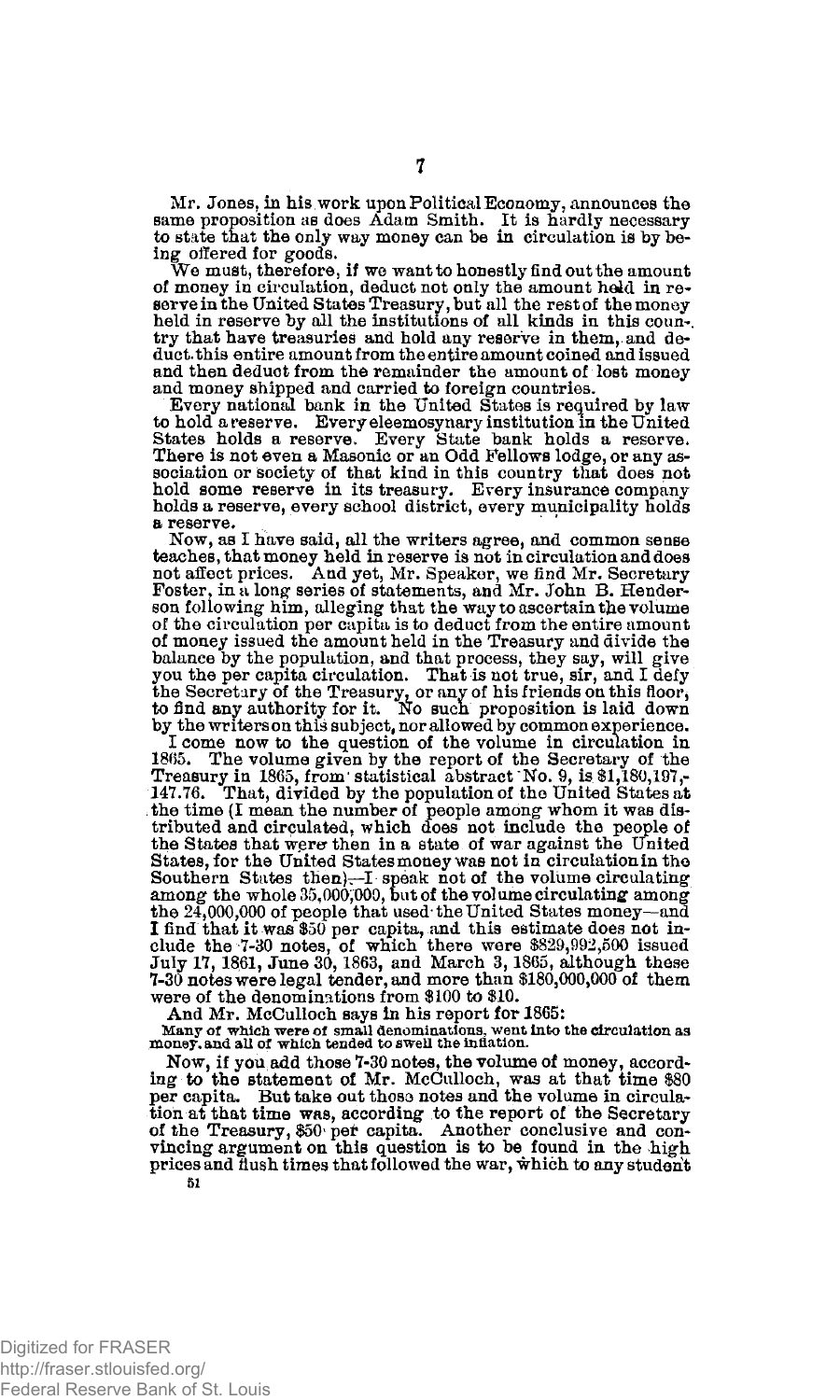of political economy is conclusive evidence of a large volume of money in ciculation.

What follows from this, Mr. Speaker?

The rights of the debtor. I have felt at times during this discussion—when gentlemen representing the single gold standard ha ve charged that our people out West wanted to repudiate their debts—like rising from my seat and denouncing this falsehood as an infamous slander and libel upon the people of my State. There is but one class of men who are trying to swindle and defraud in this transaction, and that is the creditor who demands that a debt contracted when we had both gold and silver freely coined should be paid in gold, or on a single gold standard. The volume of the currency and the value of the money at the time of contracting a debt becomes, in morals and honesty, a part of the contract.

I desire to say for my people that we have fought against all wildcat schemes of inflation and repudiation, and ever will fight against them. All that we ask, and this we demand as a right, is the golden rule of finance, that the debtor shall have the right to pay his debt with the same volume of circulating medium and<br>of the same value of money as when the debt was contracted.<br>This, Mr. Speaker, is my golden rule of finance. We ask for<br>nothing more, and nobody but a coward w

' I desire now, Mr. Speaker, to read an extract from the work of Prof. Richard T. Ely, and I hardly think that the graduates of the Eastern colleges will venture to question his authority, especially the graduates of Johns Hopkins University, as he is, or has been, professor of political economy in that institution. In his work on that subject, page 191, he says:

Nothing produces more intense suffering than a decrease in the amount of money, and this is on account of the connection between past, present, and future in our economic life. He who treats every economic question as if e

Amasa Walker, professor of political economy in Amherst College, in his work called the Science of Wealth, p. 134, says:

Contracts made to pay money during the existence of a credit currency,<br>but which mature and are discharged under a value currency, will subject<br>the debtor to the loss of all the difference in the value of the two currencie

I hardly need read any other authorities on this subject; but as that great political economist, Vethake, has been quoted by one gentleman on the floor here, I desire to read from the same authority. I read from page 151:

To avoid being misunderstood, I wish my readers to note particularly that what has just been stated has had no reference to the inconveniences and losses necessarily experienced by creditors whenever the circulating medium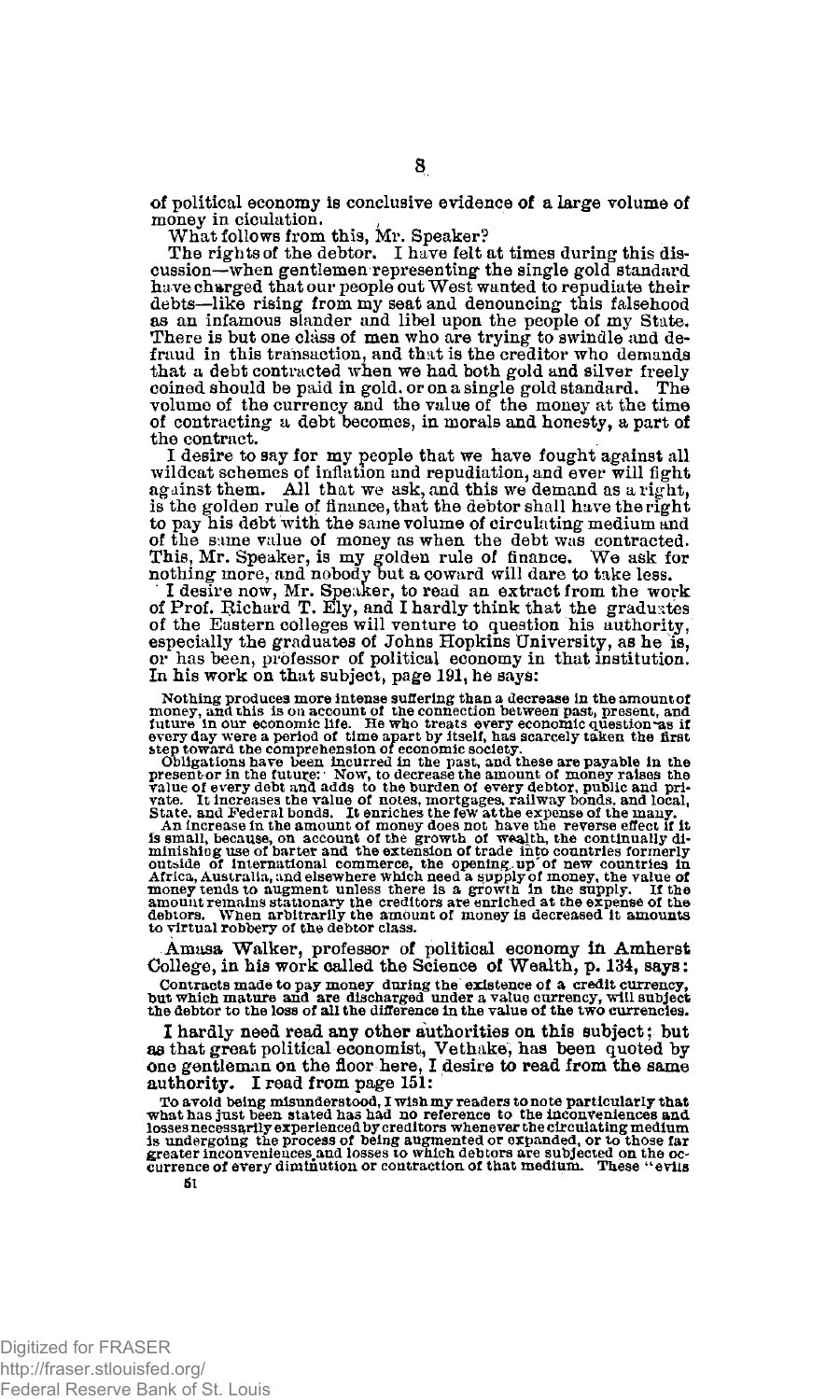**of change" can only toe obviated by rendering the change in every case as**  *gradual* **as possible.** 

We are not trying to have the volume increased; we are simply demanding that the volume shall not be cut down one-half. We are making the honest debtors' fight.

The word "gradual" is italicized by the writer, not by myself. How gradual would it be if the bill of the gentleman from West Virginia goes through? Untold misery would answer.

. On page 173 the same writer says:

On the contrary, when the circulating medium is unexpectedly contracted<br>opposite consequences will ensue. Creditors will then derive benefit at the<br>expense of those who are indebted to them.

Mr. Speaker, it will not be improper for me to use on this question a homely illustration; it may be in keeping with the surroundings. 'I have used this before to make this point clear. Suppose I should to-day borrow from my fitfend from Tennessee [Mr. Cox] a thousand bushels of wheat and give him my note reading in this way: "One year after date, for value received, I promise to pay to N. N. Cox one thousand bushels of wheat."<br>There is not a word said about money. souri, owes me a thousand bushels of wheat, and I want to know how much wheat was raised this year from the crop of which I have loaned him a thousand bushefs." He looks over the report and he sees that there have been raised 40 bushels for every man, woman, and child in the wheat-consuming world. He then says, " What is my interest what the crop shall be next year? Hall has to pay me back the, thousand bushels; and if there should be only half as large a crop next year as this year, wheat will be only half as plentiful and therefore twice as valuable; still he must pay me my thousand bushels of wheit, because it is so des-ignated in the contract."' We find him then wishing for a crop of say only one-half the size of last year, or 20 bushels per capita.

On the other hand, I go to the agricultural report to find out the crop of this year, and finding it to be 40 bushels per capita I at once recognize it as my interest that there should be a large crop raised next year; for if the crop should be 80 bushels per capita I shall be enabled to pay Mr. Cox 1,000 bushels of wheat<br>which will be worth-half the 1,000 bushels that I received from<br>him. In that way I shall be able to discharge my debt very<br>easily. I wish for 80 bushels per c

Now, suppose we should call in some straightforward, honest man, having no interestin our transaction, and ask him, "Which<br>of us is right," what would be his reply? It would be, "Each<br>of you is trying to rob the other." Now, my friends, I assert<br>to-day that the Democratic party is called in to determine this question between the debtor and the creditor. . Our party stands as did the Girondists in the French revolution, halfway between Sans Culottes and the royalistshalfway between the men who would flood this country with fiat money and the men who would drive us to a gold standard.

In this situation the Democratic party says, " Gentlemen, that debt should be paid in the currency of the same kind, value, and volume as that which existed when the debt was contracted" not in a currency which has been subjected to any increase or decrease. Mr. Speaker, that position is backed by every author-<br>ity on political economy that has been published in the English<br>
<sup>51</sup>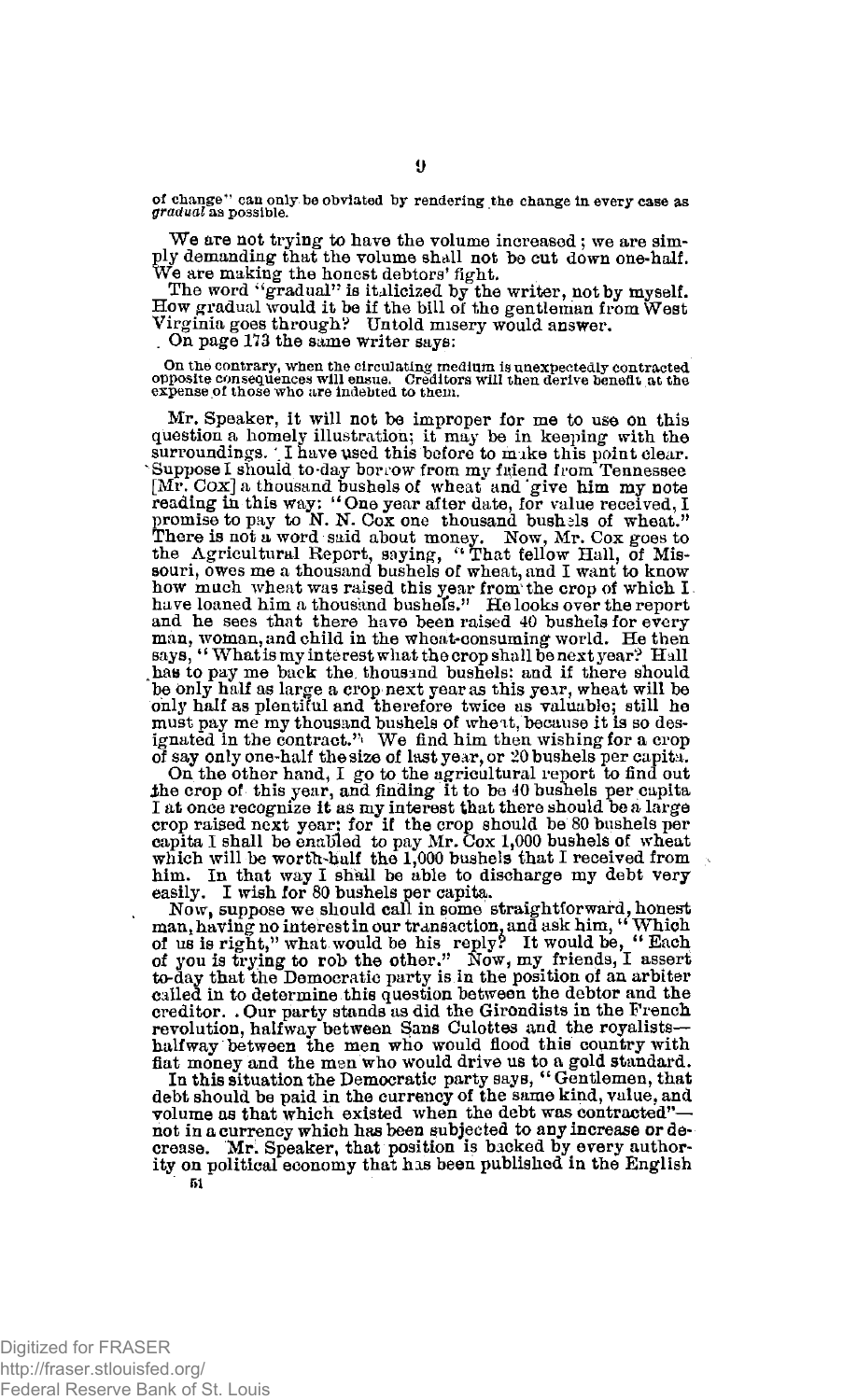language; not only that, it is in accord with the plainest tenets of morality and Christianity.

But, Mr, Speaker, I wish to read a little further in this connection. I did not know that so able a man as the gentleman from whose article I have been reading—ex-Senator Henderson of Missouri—would resort to things that I have seen resorted to by our little two-by-four Republican speakers on the stump in

Missouri; but I suppose they all imbibe their inspiration from<br>the same fountain. His statement is as follows:<br>a Between f863 and 1873, both melusive, the balance of oreign trade against<br>us was \$1,06%,40,637–that is, welmp

Mr. Henderson in his article attributes the panic of 1873 to the fact that the balance of trade was against us from 1863 to 1873. That reminds me of the hackneyed and worn-out joke in regard to the doctor who, whenever he could not cure a patient in any other way, would throw him into fits, because, as he would say, " I am the devil on fits." Every time I have seen a Republican cornered I have seen him try to turn his case into a ques-tion of " balance of trade," and then say that we are safe on that particular point, for so few people understand it.

But, Mr. Speaker, let us'examine this matter of international balances of trade for a moment. What dp the authorities say about it? I think, in the first place, we ought to apply to them because we recognize them as authority. I will first read from Adam Smith in his Wealth of Nations. I read from Part II of Book 3. I have the edition, I will state, gotten out by Dugald Steward:

In the foregoing part of this chapter I have endeavered to show, even<br>upon the principles of the commercial system, how unnecessary it is to lay<br>extraordinary restraints upon the importation of goods from those coun-<br>trie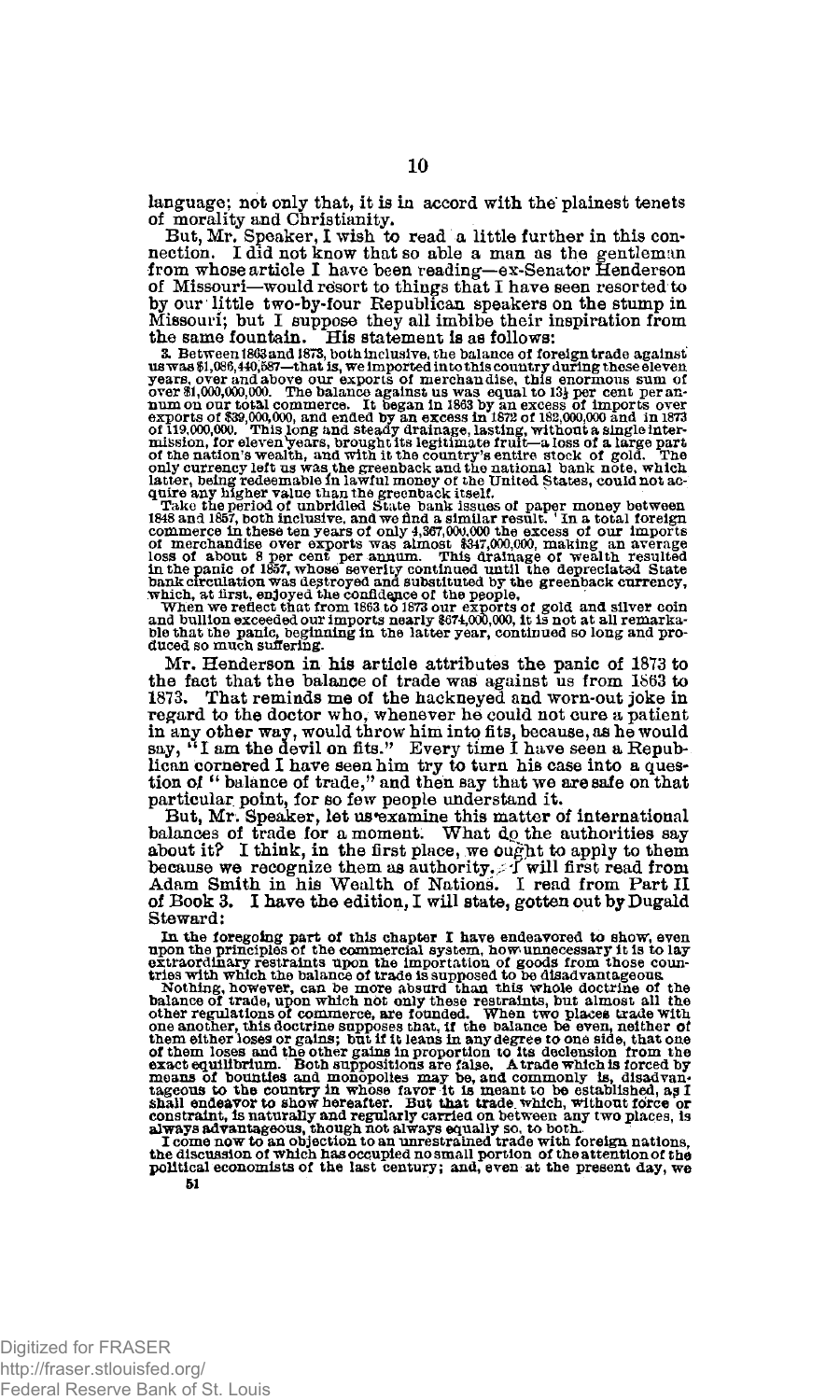hear it occasionally put forth by some among the more zealous advocates of<br>restrictive regulations in respectito commerce. It is this: that only that<br>foreign trade is a beneficial one where the exports exceed the imports i

the imports are so,<br>This whole doctrine was founded on the mistaken notion that the wealth<br>and prosperity of a country depended essentially on the quantity of the pre-<br>cluva metals which it possessed; and it, indeed, almos **imports, and, secondly, that it should positively discourage all persons sub-jected to its control from trading with any foreign country from which a greater value is imported than is exported to it.** 

In reading the article of Mr. Henderson's I feel as if I were reading the writings of that school of economists whose sophis-tries were exploded in the last century.

This whole doctrine, Mr. Speaker, was founded on a miscon-ception—that is, that the wealth and prosperity of the country depend on this question of exchange of the precious metals. refer without reading to the following authorities: Mills, pook HI, ch. 15; Jones, P. E., pp. 545 *et seq.* 

But suppose we use another homely figure. Suppose we get away from this learned nomenclature about international balances of trade and all that, and get down to the plain question of what it means. Suppose two farmers, A and B, have adjoining farms. A has a surplus of 100 bushels of wheat and B is the owner of a surplus of 200 bushels of corn; wheat is worth \$1 dollar a bushel and corn is worth 40 cents a bushel. B says to A, <sup>41</sup> I want to get 100 bushels of wheat to sow this fall? " A says: " Very well; I want to get 200 bushels of corn for the purpose of feeding hogs and corn planting next spring." B then says: <sup>U</sup> I will trade you my 200 bushels of corn, worth 40 cents a bushel, and give \$20 in addition for your 100 bushels of wheat, worth \$1 a bushel."

There is a trade made. Mr. Henderson asserts, with a great many other Republican writers who are afflicted with this dist ease called ''balance of trade," that B is \$20 poorer, because he gave 200 bushels of-corn, worth 40 cents, and in addition \$20 in money, and that & is \$20 richer, because he gets \$20 and 200 bushels of corn for His 100 bushels of wheat, worth \$1 a bushel. I say this is not correcf, but that both men are better off, if they are good traders and know their business. Both are wealthier and both are in a better condition to prosecute their business. This is. a homely phrase, I admit, but by such methods we can make clear and plain questions of this character.

When men get mystified by talking of " international balances of trade " an ordinary man is misled and is probably not able to form any idea as to the nature of balance of trade; but yet this transaction that is carried out between two nations is precisely the same thing in principle as the illustration I have just given, and the plain man can understand " inter-farm balances of trade " or " inter-neighborhood balances of trade " when he may not understand "international balance of trade."

Now, to talk of the great financial crisis that the country is laboring under being brought about by international balance of trade is to me an absurd proposition and does not explain the present condition or the condition that existed in 1873. condition now is, and the condition then was, that the volume 51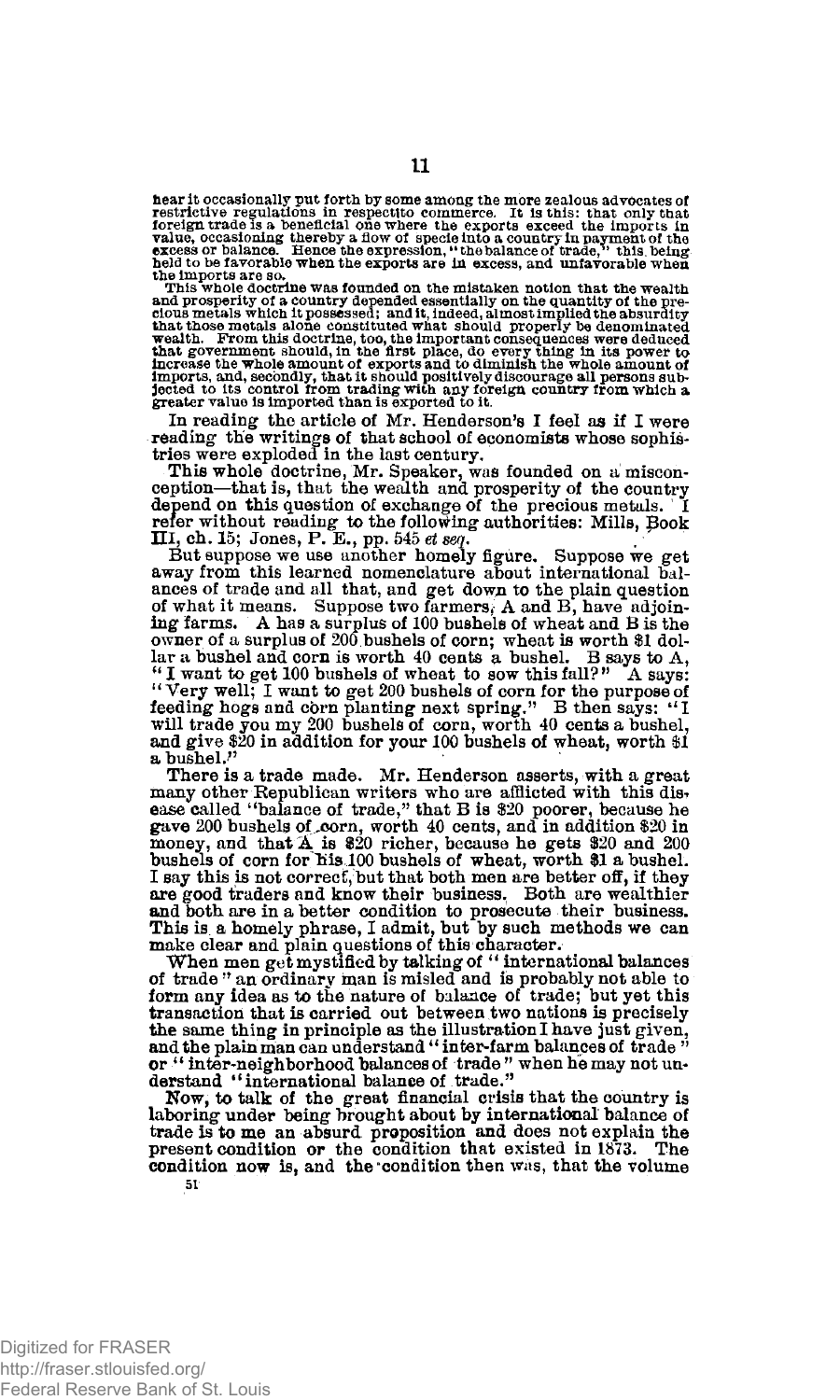of the circulating medium of our Government, as to nineteentwentieths of it, is unsubstantial, visionary, fleeting, mythical, vaporish credit, instead of the money itself.

Of all the systems that I have had the time to examine, I am inclined toward the French system. Do not understand me as standing here advocating a great national bank like the Bank of France; but a bank that can deposit \$360,000,000 in gold and is-sue upon that 4,000,000,000 francs, and then, when a panic is threatened, in a period of nine days increase the volume of the currency 1,000,000,000 francs, and send it out to the uttermost parts of France to there meet the increased demands for money with an increased supply, is better than a system like ours, where we meet an increased demand with a shrinking and contracting supply. Before finally leaving this point I want to bring clearly home to the minds of the members of this House that as nine teen-twentieths of the business of our country is being done on a credit system, the contraction of \$1 of cash money now means the contraction of \$20 of the circulating medium from our people.

Mr. Speaker, I wish to refer briefly, in a few remarks at least, to this gentleman who has assumed the rôle of advising a Democratic Secretary of the Treasury how to run the finances. He is a very wealthy man, and he made his wealth by his knowledge of the law while he was in the State of Missouri. He is now estimated to be worth his millions, and he made that money, as I said, by his knowledge of the law. That knowledge of the law<br>consisted in knowing that bonds that were then being sold or<br>hawked around at 20 or 30 cents on th up by him and that the Supreme Court of the United States would affirm the validity of those municipal bonds. He therefore invested in them, and he has become a very wealthy man. and now lives in this city. He desires to take a step further, and asks that these bonds that he bought at 20 or 30 cents on the dollar be now made payable to the bondholders upon a gold basis. My friends, it is not fair nor just, either to him or to the debtors. So much for that man.

Now, my friends, come down to this proposition as to what is just and right. Stand as did the Girondists of France—halfway<br>between the two extremes. Is not that right? It is certainly right that the volume of the money of this country should remain unchanged until these debts are paid. I am not going into the wider realms of other nations and the debts existing in other countries, and say that the United States should erect herself as a guard to keep silver from being stricken down in order to protect the debtors of other nations. Those debtors are notour constituents. They live in foreign countries, and we have about all we can do, after thirty years of Republican rule, to attend to the people of the United States.

It is reported bv the United States census that has just come out that the municipal bonded indebtedness of the various nations of the world, including their national debt, is the enormous sum of \$27,000,000,000. The bonded debt of the United States, when we have added the national bonded debt to our city, State, county, and quasi-municipal bonded indebtedness, is over \$2,-000,000,000. This debt was contracted when we had the free and unlimited at a time when we had  $412\frac{1}{2}$  grains of standard silver in the dollar; and we simply ask the right to pay that debt in the same kind,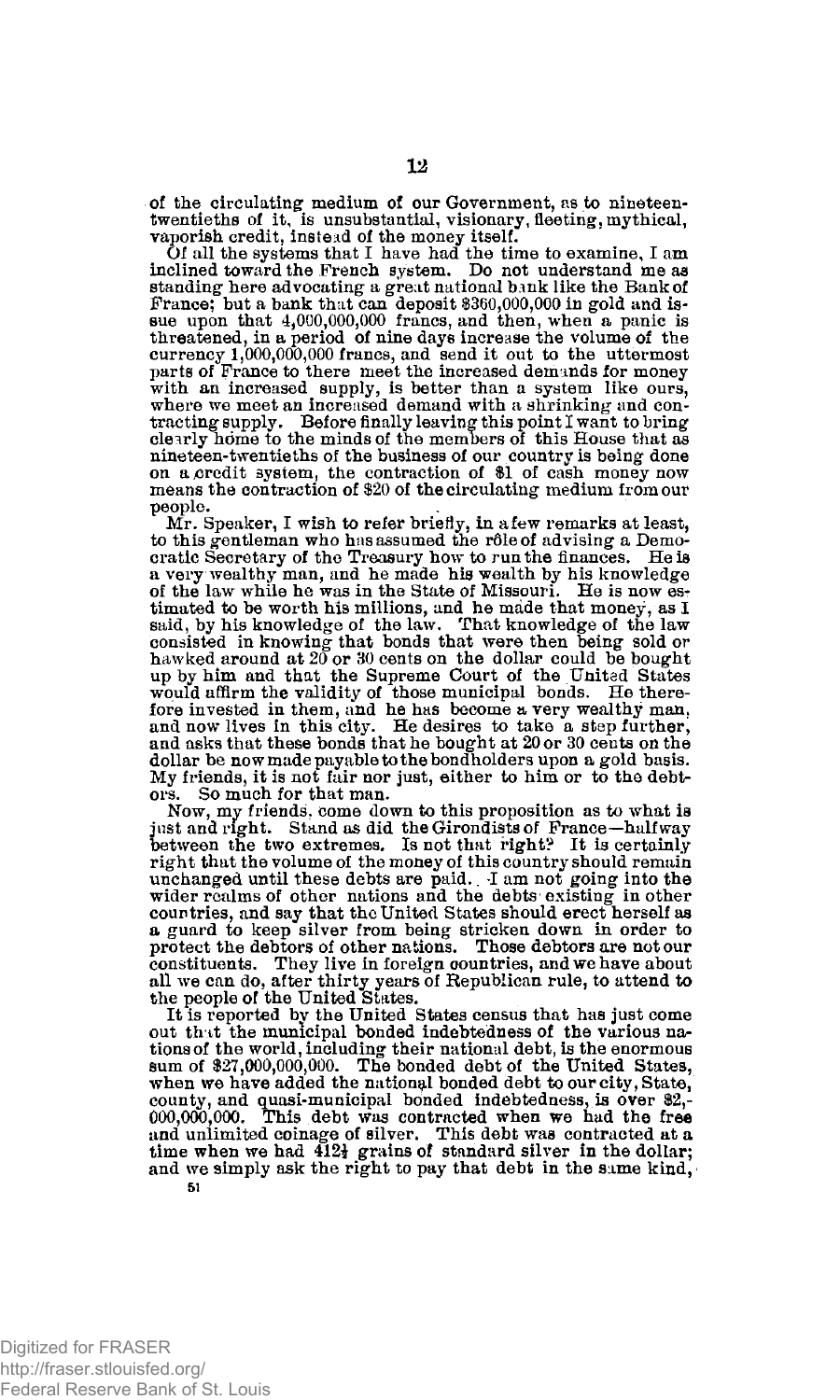and value, and volume of money; not to repudiate it, but to pay it in that kind and character of money. That is not a tithe of the entire debt of the United States as it is variously estimated. But, my friends, let us put it upon a safe basis. I make this assertion, and the census shows, that this debt is

constantly increasing instead of decreasing, and, therefore, I say to my single gold standard friends, " You can not answer this objection by saying that the creditor of to-day is the debtor of to-morrow." Because this debt has been constantly renewed one year after another, and it shows a constant increase, until to-day the great West, Northwest, and South and Southwest owe the northeastern part of the United States and Europe over \$8,000,000,000. This debt we must pay. A great deal of that debt consists of the bonds upon railroads secured by blanket mortgages.

These railway bonds, as some man remarked to me a few moments ago, are payable in gold, "and therefore," he said, "you can give no relief to the debtor by having the free coinage of silver." My friend, do you think that for one moment? If you do, just stop right there and think a little bit. Just take yourself into your room and sit down and give the matter five minutes' thought. You will see that even if these bonds are payable in gold, the debtor is in a far better fix when we have the free coinage of silver than he would be when you destroy silver, because when you destroy silver you increase the value of the gold by increasing the demand for it, and when you do that you will appreciate and increase the value of that debt, and force the poor man to pay that bonded debt in a circulating medium upon a gold basis instead of one upon a silver basis.

 $\checkmark$  Now, let us go a little farther. There is a debt of \$8,000,000,000<br>owed by the people of the South, Southwest, West, and Northwest<br>to the people of the East. You say, " A part of that is a railway bonded indebtedness which we have not to pay." My friends, think for one moment, and not one of you will deny this proposition: Every dollar of railway bonded indebtedness of the people of the United States has to be paid by the people of the United States, by the taxpayers and consumers, just as absolutely as if it was their individual notes, every time a merchant ships a pound of freight over a road.

The passenger and freight rate is fixed by the board of railway commissioners of the State, if there is such a board, or by the tariff rates fixed by the railway companies themselves, which rate enables them to meet the interest on their bonded debt, to create a sinking fund, and then to pay dividends upon their stock, and to pay the running expenses of the road.

Therefore every passenger and freight rate in the United States is a rate that recognizes that the man who buys those goods ultimately and consumes them pays every dollar of that debt. Therefore there is a debt, variously estimated at from three to three and a half billions of dollars, that rests upon the people of the United States, and we must pay it; and it is mainly paid by the people of the West and the South and the Northwest, the regions of corn and cotton and wheat. We must pay it to the peo-ple of the northeastern part of the United States and'Europe.

My friends, when you gentlemen carry this out and force us to pay on a gold basis, I tell you that we will only do it at the end of the last fight we can make in this House; but it you wish to be fair you will aid us in keeping the volume the same; if you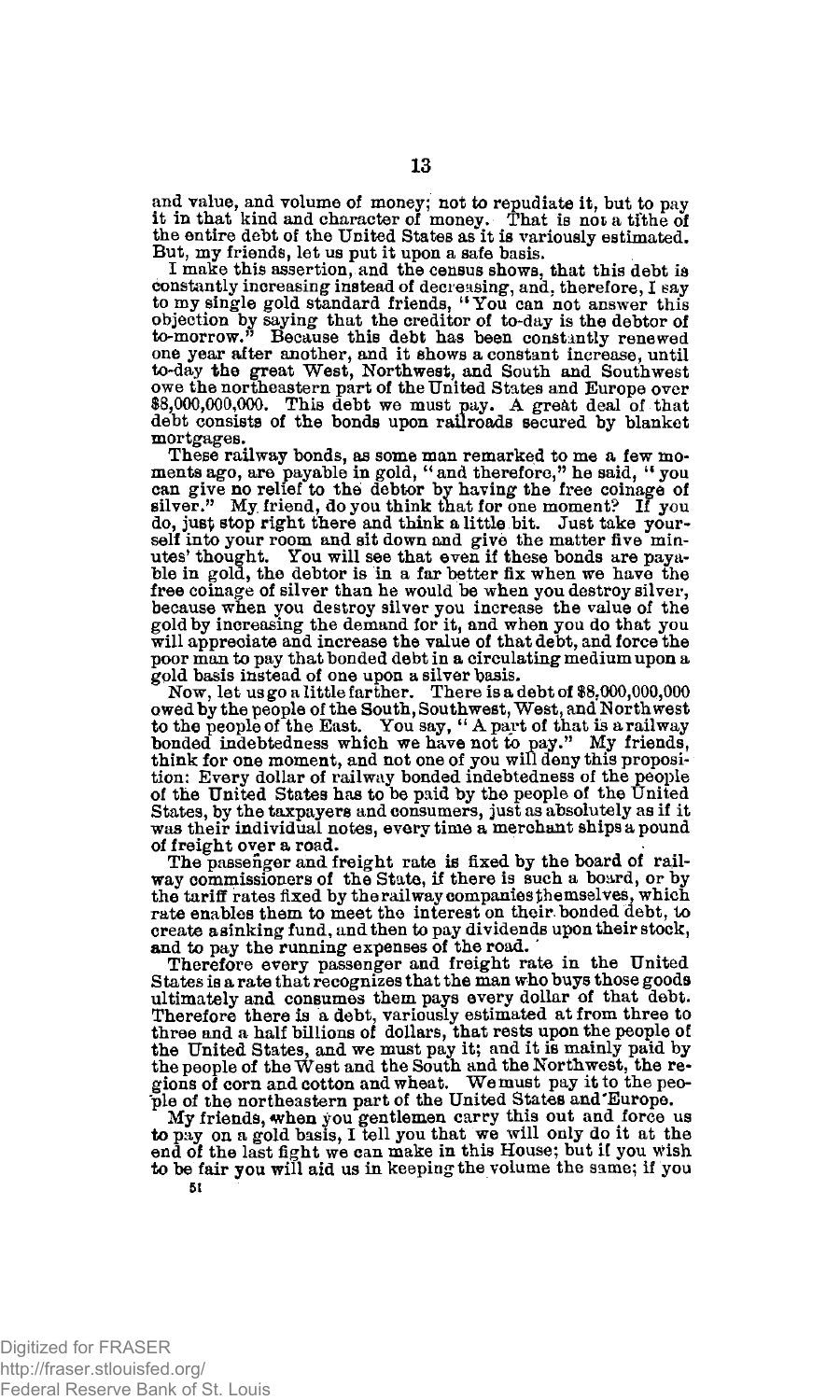want to be unfair you will try to force us to pay a debt of \$8,000,- 000,000 contracted upon a volume of currency that could not be less than \$30 per capita in a volume of currency of about \$15 per capita.

I am very sorry to say that our Secretary of the Treasury [Mr. Carlisle] has not been in office long enough to entirely wipe out the Republican methods in making the report of the Secretary of the Treasury, and therefore we have the same old blank form for his monthly reports.

I suppose that Mr. Foster, of Ohio, had a great many of these<br>blanks struck off and the Democratic economy of Mr. Carlisle<br>will not allow him to waste anything. Therefore he uses the old<br>ones. The old'one gives us what the circulating medium of our Government per capita, and in giving<br>that they say, "Take the actual amount of all the money coined<br>and issued by the United States and deduct from it the volume<br>held in the Treasury of the United every dollar of the balance is in circulation; and then by dividing by the population of the United States the per capita in circulation is found.

With due deference to the report of the Secretary of the Treasury, be he Democrat or Republican, that statement is not true, and is not sustained by any writer on political economy, I care not where you get them; because they all hold, as I stated before, "that money held in reserve is not in circulation, and can not affect prices," whereas money is now all held in reservation and hence not in circulation, and that has affected the price of every dollar's worth of property, real and personal, in the United States, as given by the gentleman from Massachusetts [Mr. MORSE], who has probably looked it up, to the amount of \$1,500,-000,000. Every shrinkage in value which causes a contraction of the volume of the currency in circulation strikes down prices and brings it down until you will have bankruptcy and ruin in its trail.

I make this assertion, and I believe I will bo able to substantiate it by the advocates of silver upon the floor, that if the Sherman law is unconditionally repealed and we are forced to a gold basis and the free coinage of silver is stopped, all these debts of the United States that were contracted at an average volume of currency, say of \$30 per capita, must be paid by the people of the United States with a volume of currency of \$15 per capita. If you drive us to a gold basis it will cause the people of the United States to pay their debts in a volume of currency at least twice as valuable as that when the debt was contracted.

It is not fair, it is not honest, and you can not defend it on any principles of political economy or on the greater and higher plane of morality,

I did not intend to make any other remarks, but we are told what is the cause of the commercial crisis in the statement by the gentleman from Massachusetts [Mr. MORSE], and I am forced to pay a little attention to him. He tells us that the financial distress of the United States is due to the agitation of this question of free trade, or threat to come to a free-trade basis, and says in his remarks:

The effect of this is to paralyze business, throw thousands of workmen<br>out of work, to destroy our home market, the principal market for agri-<br>cultural products, by driving thousands of men who were former consum-<br>ers into

Although a young man, I can recollect the time very well, Mr. 51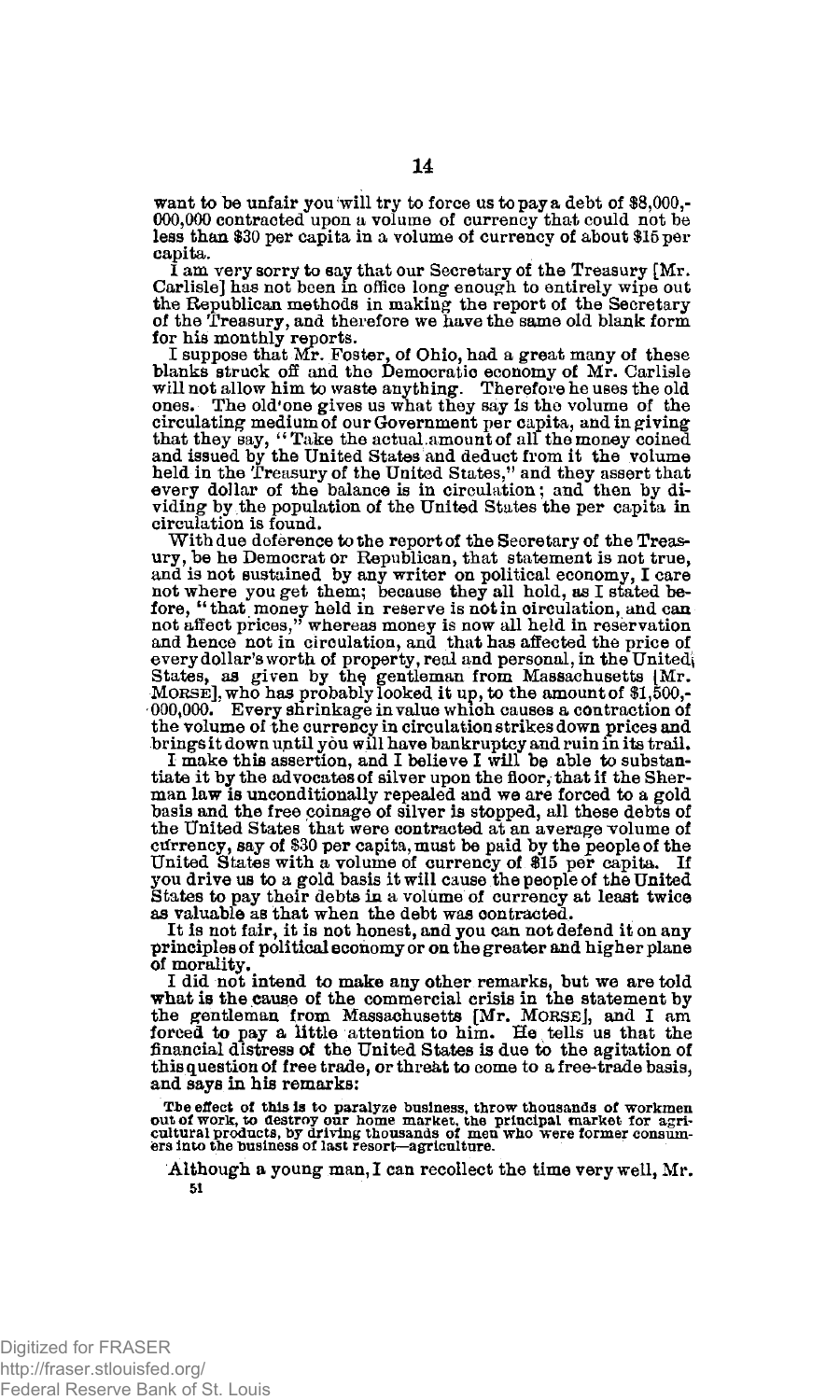Speaker, when agriculture was not " the business of last resort." I can recollect the time when the farmers were not only the

**15** 

bone and sinew of the country, but the pride and culture as well. Then it was that the farmer was the money-loaner, the bankstock holder, the creditor, the patron of all great enterprises. The culture, the refinement of the land was then on the farms. The farmers then built and owned the fine houses of our country. His children filled the great universities of learning, and carried away their highest honors. But, Mr. Speaker, that was in the glorious old days of uninterrupted. Democratic rule.

Then it was thought as fine a position as a man could place his son in was to buy him 160 acres of land and set him down upon a farm to live. In those days, when such a man was asked his occupation, he proudly raised his head and said, "I am a farmer." Agriculture was not then called "an occupation of last resort."

I do not know whether the gentleman from Massachusetts would place it above or below "tramping," for he calls it "a business of last resort." But there has been a time in the history of all great governments when the farmers were indeed<br>the last resort to save their country. They were the people of<br>"last resort" during the days of the Roman nation, when old<br>Cincinnatus was called from the plow. Th of last resort to save this country from England when Putnam and .Washington, and men of that stamp, were called from their farms to their country's rescue. They were the people of last resort when both sides, North and South, enrolled three-fourths of the bravest soldiers that ever fought upon any battle field from the farms of this land.; The farmers have always been the people of last resort to save their country in an hour of peril.

When the voice of liberty, stifled, smothered, and choked by tyranny and oppression, has appealed to the farmers for aid, it has never appealed in vain. Their rough hands and sun-burned faces have ever been seen in the front line battling for the rights and liberties of their country.

Often, in reading of the unselfish devotion of these men of the plow to the cause of liberty, I have wondered whether the gratitude of nations was but a mockery and a sham to lure the brave to destruction, and whether their glorious, blood-stained sacrifices of the past would be soon buried in the grave of forgetfulness. God forbid.

And if there is anything of truth in the predictions contained in the letters written by the great English historian, Macaulay, to H. S. Randal, of Philadelphia, in 1857, in which he predicts the downfall of bur Government by anarchy, the great farming class will again be the "last resort" to save American liberty from the red flag and hissing bombs.

And yet, sir, we find this gentleman from Massachusetts, [Mr. MORSEJ who represents a Congressional district of that State and the large Rising Sun Stove Polish Company, somewhere in Massachusetts [laughter], coming forward here and making the assertion that our people are now so desperately poverty-stricken<br>that they are driven into agriculture, "that occupation of last<br>resort." If agriculture is being degraded, what party did it?<br>Four years ago last winter I w knowing that there were no great actors or actresses in town, I did not look at the name of the play until I had gotten my seat, and then I found that its title was "Only a Farmer's Daughter."

Digitized for FRASER http://fraser.stlouisfed.org/ Federal Reserve Bank of St. Louis

**51**